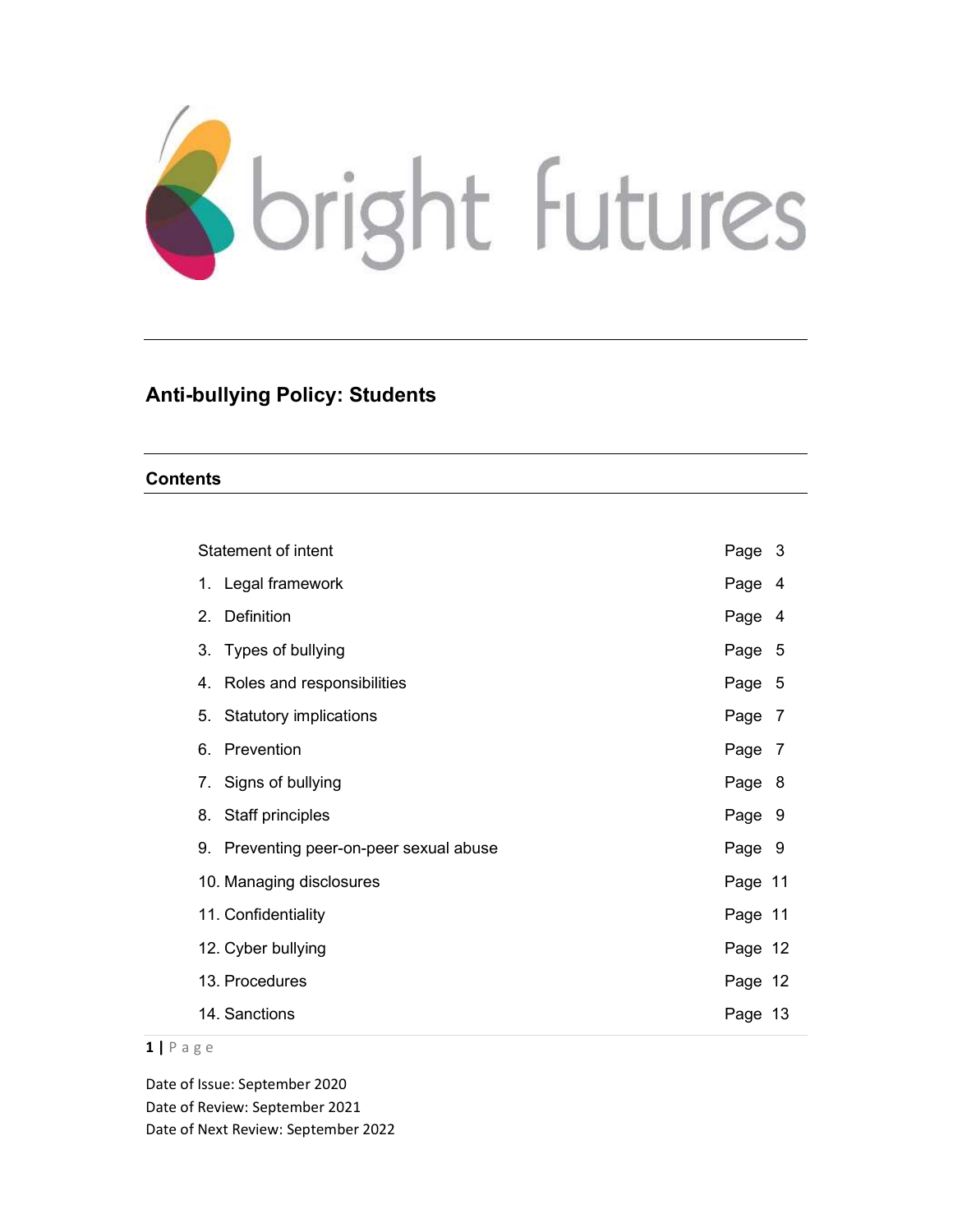| 15. Support                            | Page 13 |  |
|----------------------------------------|---------|--|
| 16. Follow-up support                  | Page 14 |  |
| 17. Bullying outside of school/college | Page 14 |  |
| 18. Monitoring and review              | Page 14 |  |

2 | P a g e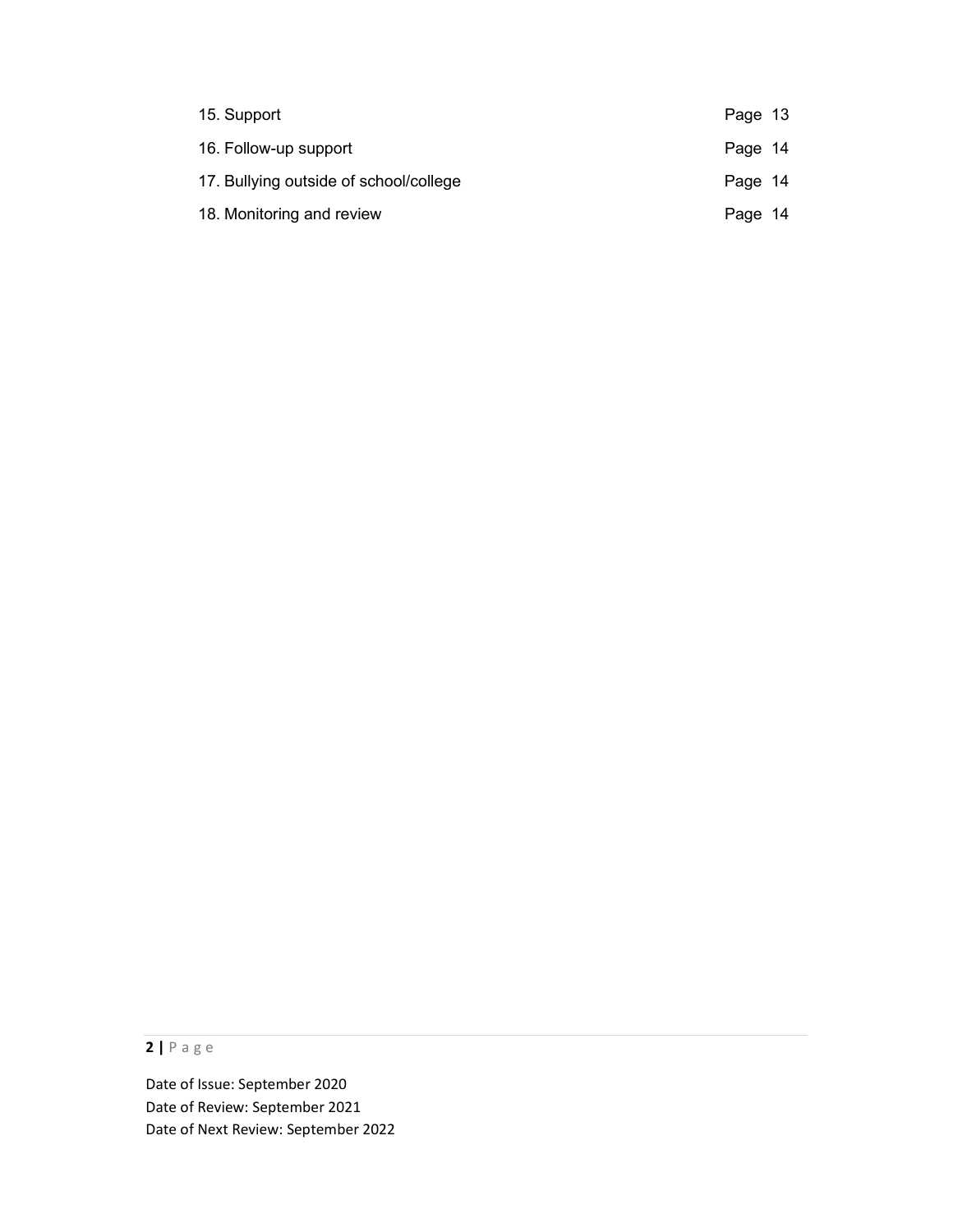# Statement of intent

Bright Futures school/college believes that all students are entitled to learn in a safe and supportive environment; this means being free from all forms of bullying behaviour. This policy outlines how instances of bullying are dealt with, including the procedures to prevent occurrences of bullying.

These strategies, such as learning about tolerance and difference as part of the school/college's curriculum, aim to promote an inclusive, tolerant and supportive ethos at the school/college.

The Education and Inspections Act 2006 outlines several legal obligations regarding the school/college's response to bullying. Under section 89, school/colleges must have measures in place to encourage good behaviour and prevent all forms of bullying amongst students. These measures are part of the school/college's Behavioural Policy, which is communicated to all students, school/college staff, carers and parents.

All staff, parents, carers and students work together to prevent and reduce any instances of bullying at the school/college. There is a zero-tolerance policy for bullying at the school/college.

#### $3$  | P a g e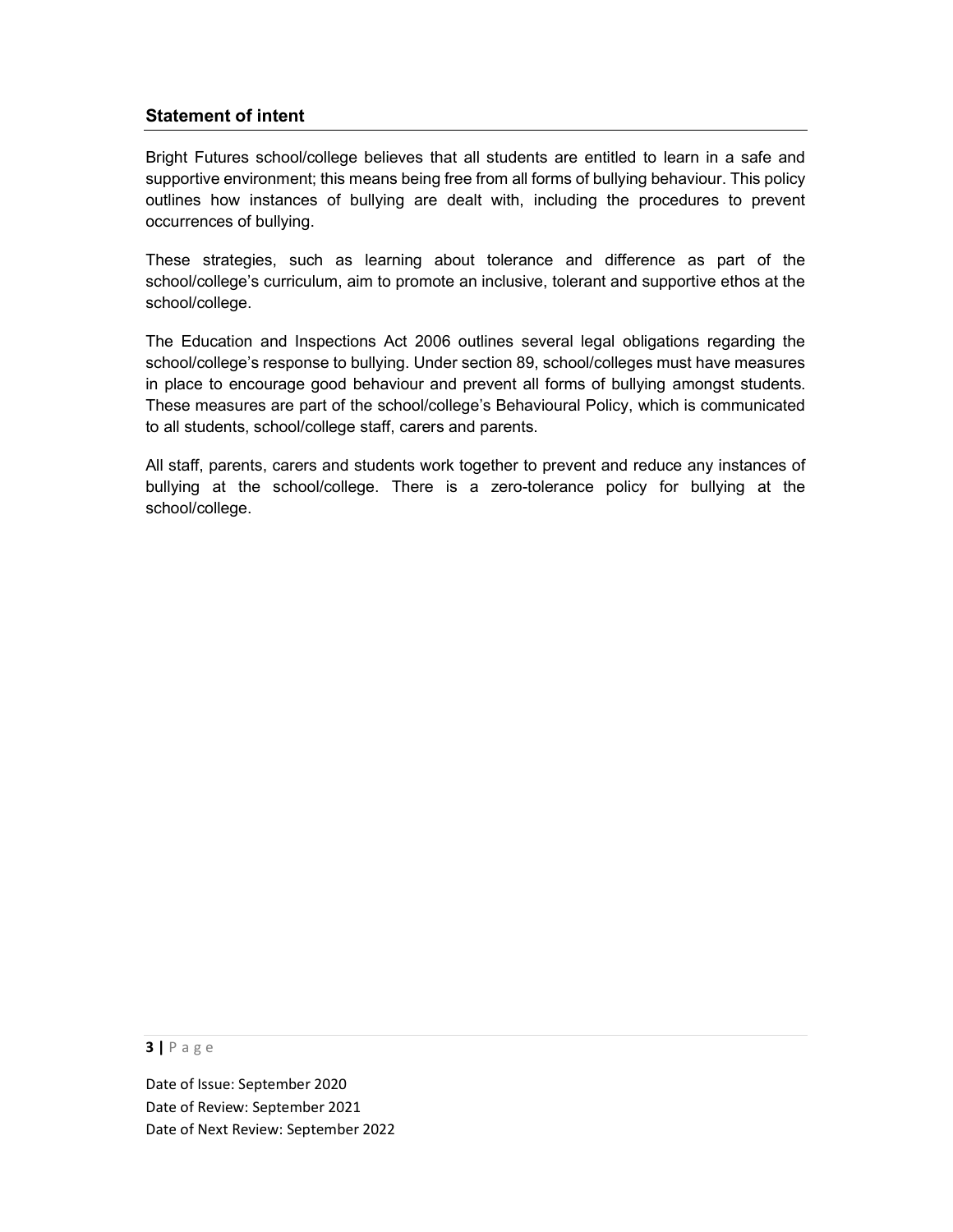# Legal framework

This policy has due regard to all relevant legislation including, but not limited to, the following:

- **Education and Inspections Act 2006**
- Equality Act 2010
- Protection from Harassment Act 1997
- Malicious Communications Act 1988
- Public Order Act 1986
- Communications Act 2003
- Human Rights Act 1998
- Crime and Disorder Act 1998
- Education Act 2011

This policy has been written in accordance with guidance, including, but not limited to:

- DfE (2017) 'Preventing and tackling bullying'
- DfE (2018) 'Sexual violence and sexual harassment between student in school/colleges and colleges'
- DfE (2018) 'Mental health and wellbeing provision in school/colleges'
- DfE (2021) 'Keeping children safe in education' (KCSIE)

This policy operates in conjunction with the following school/college policies:

- Behavioural Policy
- Cyber Bullying Policy
- Student Protection and Safeguarding Policy
- Social, Emotional and Mental Health Policy
- Searching, Screening and Confiscation Policy
- **Exclusion Policy**

### **Definition**

For the purpose of this policy, "bullying" is defined as persistent behaviour by an individual or group with the intention of verbally, physically, or emotionally harming another person or group.

Bullying is generally characterised by:

#### $4 | P \text{ age}$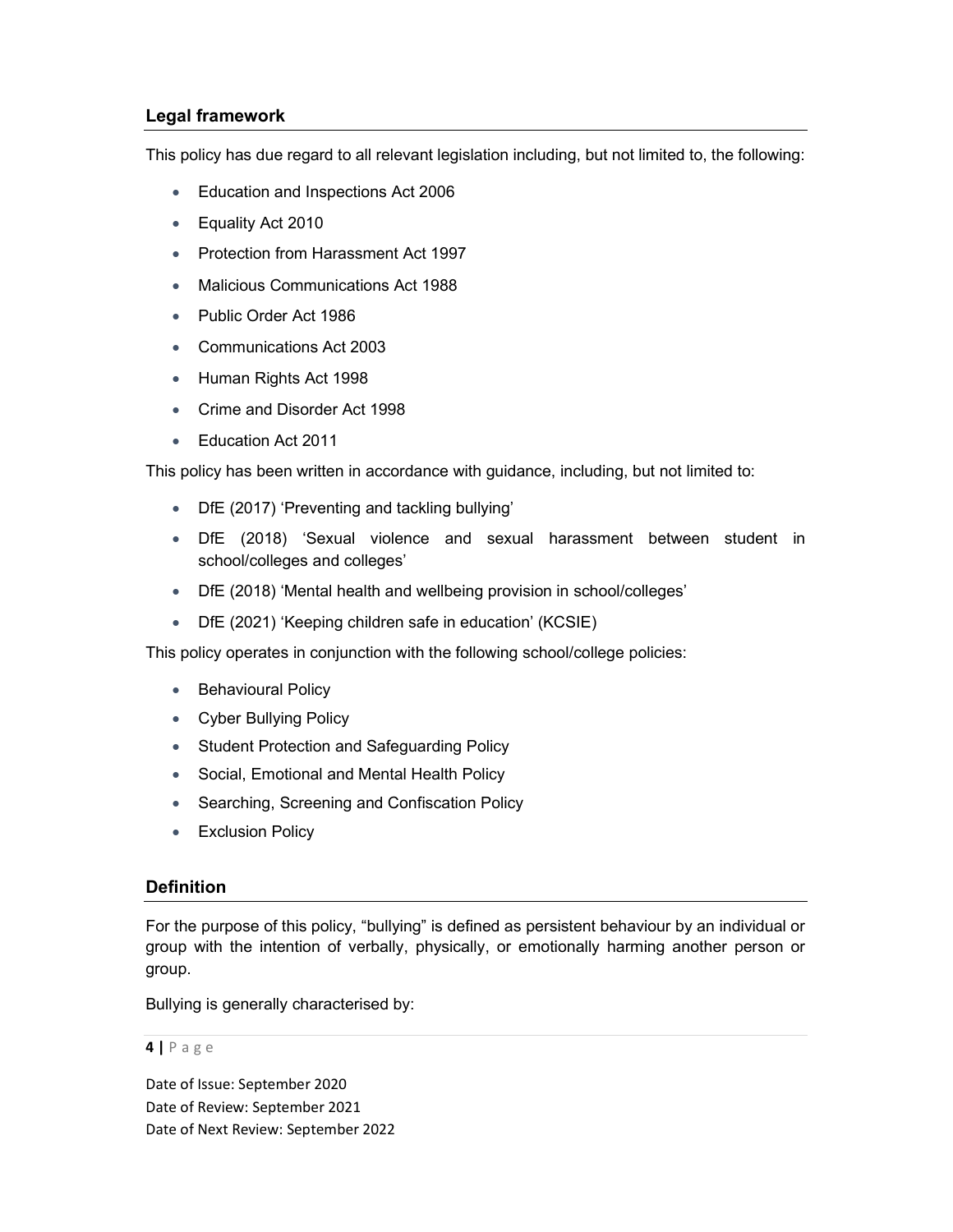- Repetition: Incidents are not one-offs; they are frequent and happen over a period of time.
- Intent: The perpetrator(s) means to cause verbal, physical or emotional harm; it is not accidental.
- Targeting: Bullying is generally targeted at a specific individual or group.
- Power imbalance: Whether real or perceived, bullying is generally based on unequal power relations.

Vulnerable students are more likely to be the targets of bullying due to the attitudes and behaviours some young people have towards those who are different from themselves.

Vulnerable students may include, but are not limited to:

- Students with SEND.
- Students who are adopted.
- Students suffering from a health problem.
- Students with caring responsibilities.

# Types of bullying

Many kinds of behaviour can be considered bullying and can be related to almost anything.

Teasing another student because of their appearance, religion, ethnicity, gender, sexualorientation, home life, culture, disability, or need are some of the types of bullying that can occur.

Bullying is acted out through the following mediums:

- Verbally
- Physically
- Emotionally
- Online (Cyber)

Racist bullying: Bullying another person based on their ethnic background, religion or skin colour. Racist bullying is a criminal offence under the Crime and Disorder Act 1998 and Public Order Act 1986.

Homophobic bullying: Bullying another person because of their actual or perceived sexual orientation.

Transphobic bullying: Bullying based on another person's gender 'variance' or for not conforming to dominant gender roles.

Sexist bullying: Bullying based on sexist attitudes expressed in a way to demean, intimidate or harm another person because of their sex or gender. Sexist bullying may sometimes be characterised by inappropriate sexual behaviours.

#### $5$  | P a g e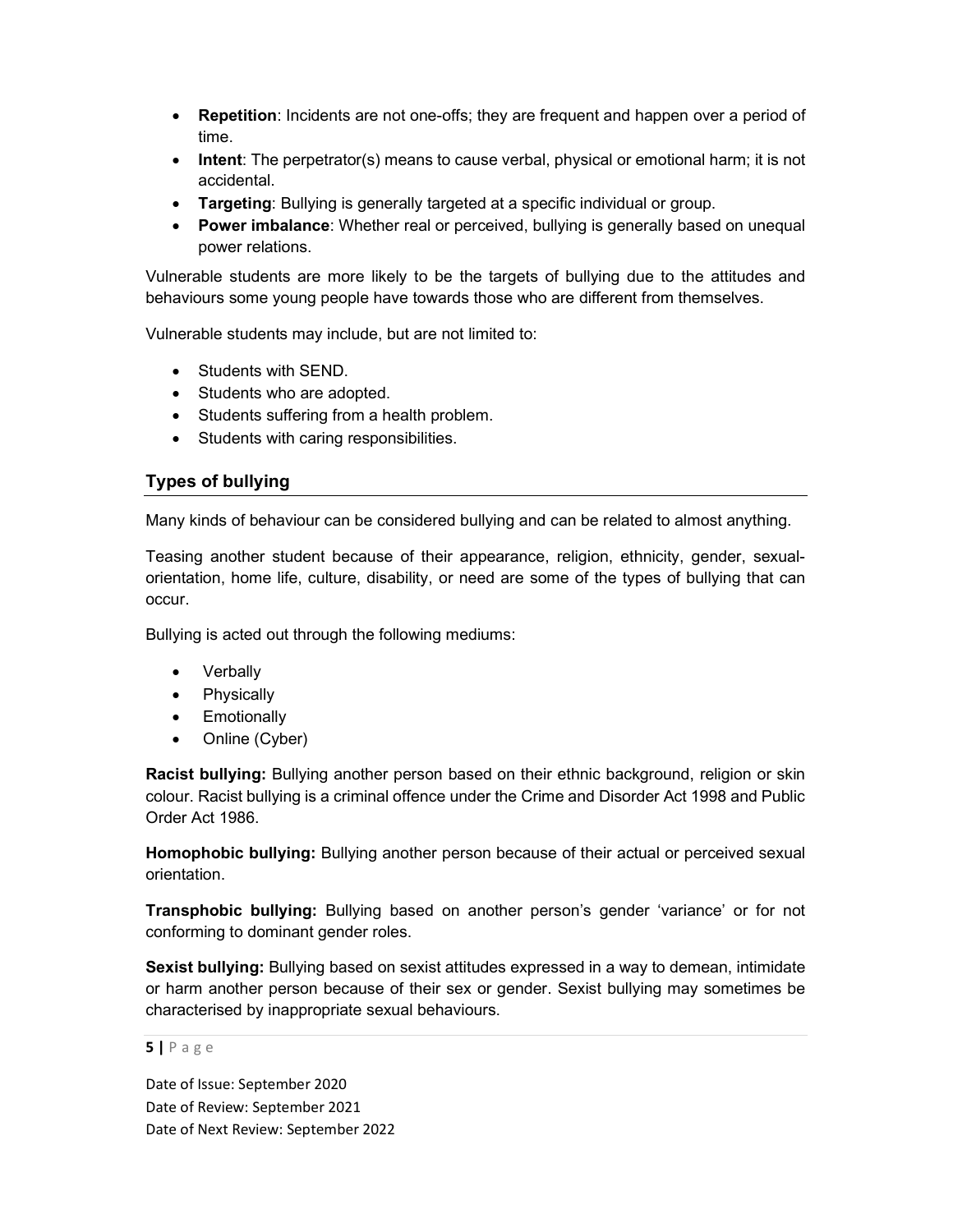Sexual bullying: Bullying behaviour that has a physical, psychological, verbal or non-verbal sexual dimension/dynamic that subordinates, humiliates or intimidates another person. This is commonly underpinned by sexist attitudes or gender stereotypes.

**Prejudicial bullying:** Bullying based on prejudices directed towards specific characteristics, e.g. SEND or mental health issues.

Relational bullying: Bullying that primarily constitutes of excluding, isolating and ostracising someone – usually through verbal and emotional bullying.

# Roles and responsibilities

The head of school is responsible for:

- Evaluating and reviewing this policy to ensure that it is not discriminatory.
- The overall implementation of this policy.
- Ensuring that the school/college adopts a tolerant and open-minded policy towards difference.
- Ensuring the school/college is inclusive.
- Analysing any bullying data to establish patterns and reviewing this policy in light of these.
- Reviewing and amending this policy, accounting for new legislation and government guidance, and using staff experience of dealing with bullying incidents in previous years to improve procedures.
- Keeping a Bullying Report Form of all reported incidents, including which type of bullying has occurred, to allow for proper analysis of the data collected.
- Analysing the data in the bullying record at termly intervals to identify trends, so that appropriate measures to tackle them can be implemented.
- Arranging appropriate training for staff members.

Teachers are responsible for:

- Corresponding and meeting with parents where necessary.
- Providing a point of contact for students and parents, when more serious bullying incidents occur.
- Being alert to social dynamics in their class.
- Being available for students who wish to report bullying.
- Providing follow-up support after bullying incidents.
- Being alert to possible bullying situations, particularly exclusion from friendship groups,
- Refraining from gender stereotyping when dealing with bullying.
- Understanding the composition of student groups, showing sensitivity to those who have been the victims of bullying.
- Reporting any instances of bullying once they have been approached by a student for support.

#### $6$  | P a g e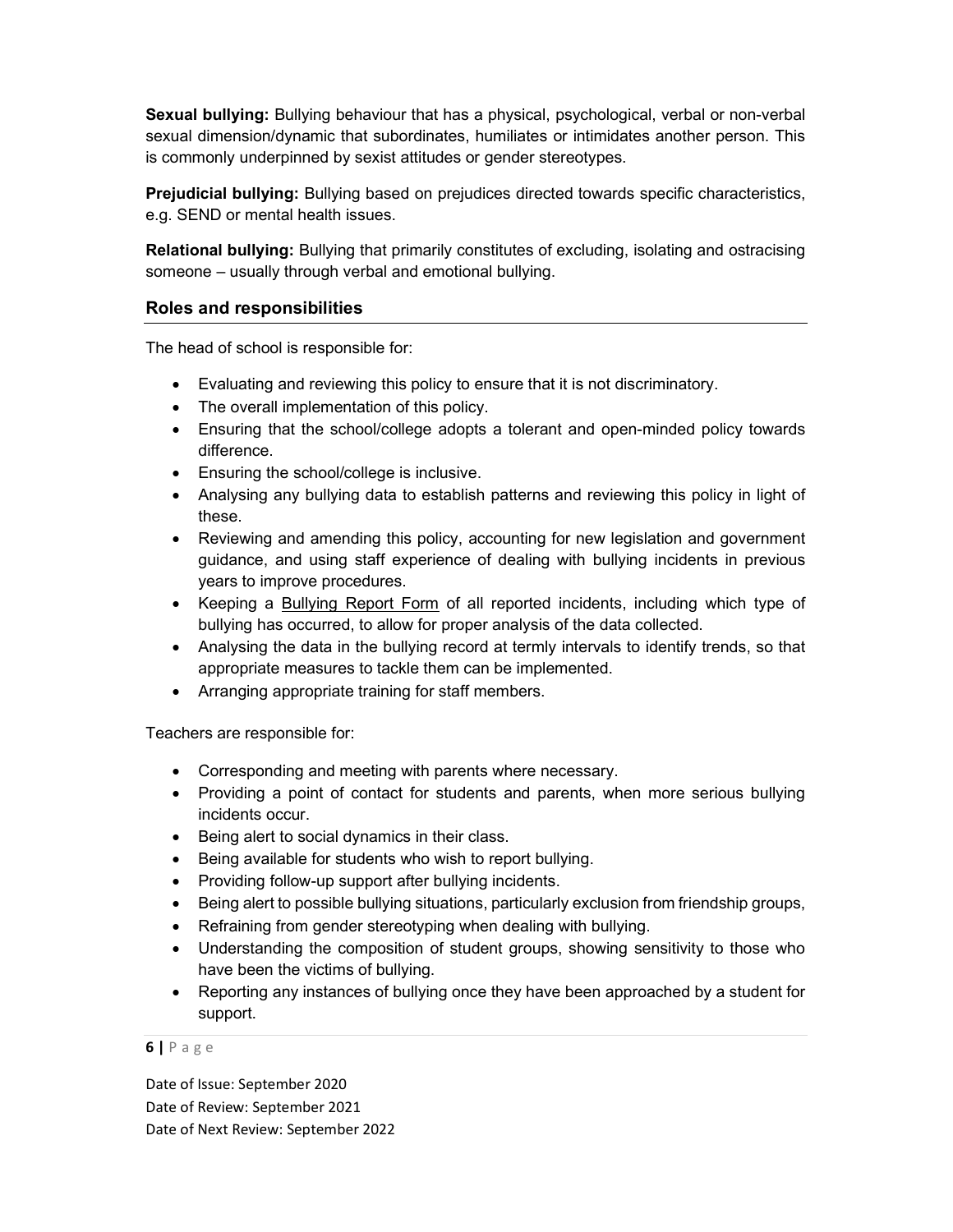• Offering emotional support to victims of bullying.

Parents and carers are responsible for:

- Informing their student's teacher if they have any concerns that their student is the victim of bullying or involving in bullying in anyway.
- Being watchful of their student's behaviour, attitude and characteristics and informing the relevant staff members of any changes.

Students are responsible for:

- Informing a member of staff if they witness bullying or are a victim of bullying.
- Not making counter-threats if they are victims of bullying.
- Walking away from dangerous situations and avoiding involving other students in incidents.
- Keeping evidence of cyber bullying and informing a member of staff should they fall victim to cyber bullying.

# Statutory implications

The school/college understands that, under the Equality Act 2010, it has a responsibility to:

- Eliminate unlawful discrimination, harassment, victimisation and any other conduct prohibited by the act.
- Advance equality of opportunity between people who share a protected characteristic and people who do not share it.
- Foster good relations between people who share a protected characteristic and people who do not share it.

The school/college understands that, under the Human Rights Act (HRA) 1998, it could have charges brought against it if it allows the rights of students and young people at the school/college to be breached by failing to take bullying seriously.

The head of school will ensure that this policy complies with the HRA; the head of school understands that they cannot do this without fully involving their teaching staff.

Although bullying itself is not a criminal offence, some types of harassment, threatening behaviour and/or communications may be considered criminal offences:

 Under the Malicious Communications Act 1988, it is an offence for a person to electronically communicate with another person with the intent to cause distress or anxiety, or in a way which conveys a message which is indecent or grossly offensive, a threat, or contains information which is false and known or believed to be false by the sender.

```
7| P a g e
```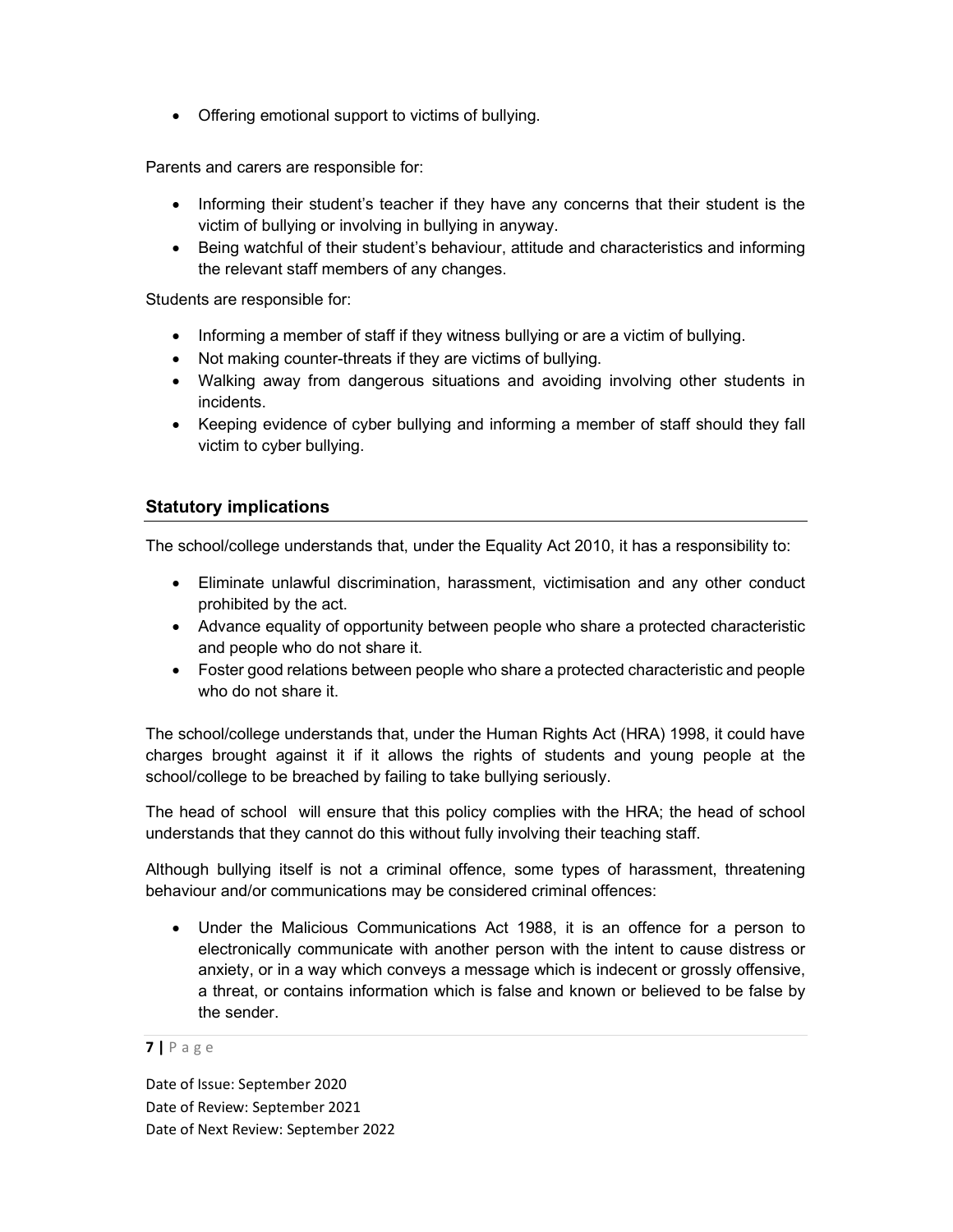- The Protection from Harassment Act 1997 makes it an offence to knowingly pursue any course of conduct amounting to harassment.
- Section 127 of the Communications Act 2003 makes it an offence to send, by means of a public electronic communications network, a message, or other matter, that is grossly offensive or of an indecent, obscene or menacing character. It is unlawful to disseminate defamatory information through any media, including internet sites.
- Other forms of bullying which are illegal and should be reported to the police include: violence or assault, theft, repeated harassment or intimidation and hate crimes.

# **Prevention**

The school/college clearly communicates a whole-school/college commitment to addressing bullying in the form of a written statement which is regularly promoted across the whole school/college.

All reported or investigated instances of bullying will be investigated by a member of staff.

Staff will encourage student cooperation and the development of interpersonal skills using group and pair work.

All types of bullying will be discussed as part of the curriculum.

Diversity, difference and respect for others is promoted and celebrated through various lessons.

Seating plans will be organised and altered in a way that prevents instances of bullying.

Potential victims of bullying are placed in working groups with other students who do not abuse or take advantage of others.

Opportunities to extend friendship groups and interactive skills are encouraged and provided through participation in special events, for example, inter-class shared learning opportunities, sporting activities and various other groups.

All members of the school/college are made aware of this policy and their responsibilities in relation to it.

All staff members receive training on identifying and dealing with the different types of bullying as part of the safeguarding induction training.

A safe place, supervised by a teacher, teaching assistant or carer, is available for students to go to during free time if they feel threatened or wish to be alone.

The member of staff supervising the area will speak to students to find out the cause of any problems and, ultimately, stop any form of bullying taking place.

#### $8$  | P a g e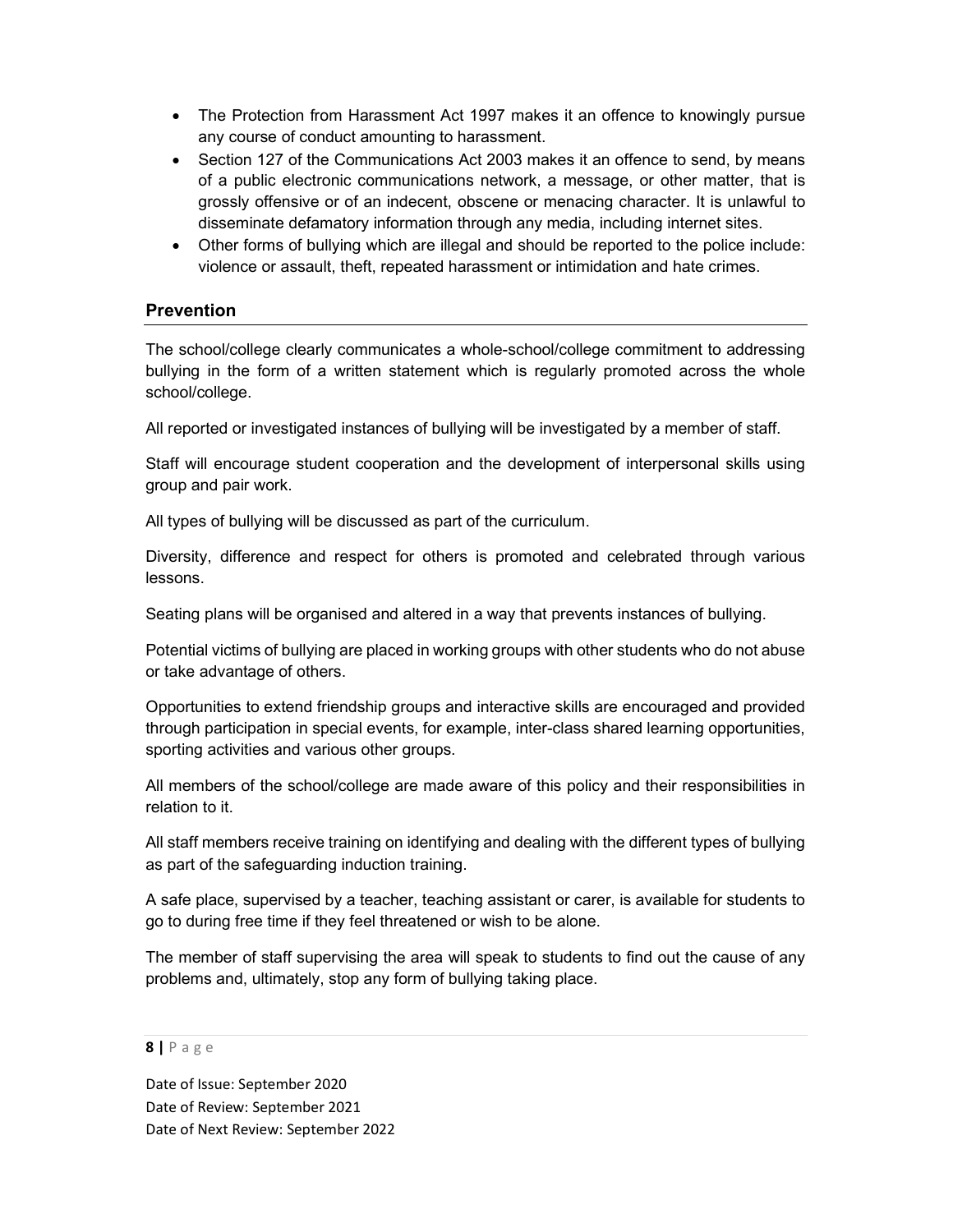All teachers will also offer an 'open door' policy allowing students to discuss any bullying, whether they are victims or have witnessed an incident.

Before a vulnerable student joins the school/college, the student's teacher and the DSL will develop a strategy to prevent bullying from happening – this will include giving the student a buddy to help integrate them into the school/college.

Due to the extensive assessment period before a student starts at their education, the school/college will be alert to, and addresses any mental health and wellbeing issues amongst students, as these can be a cause of bullying behaviour.

The school/college will ensure potential perpetrators are given support as required, so their educational, emotional and social development isn't negatively influenced by outside factors, e.g. mental health issues.

### Signs of bullying

Staff will be alert to the following signs that may indicate a student is a victim of bullying:

- Being frightened to travel to or from school/college
- Asking to be driven to school/college
- Unwillingness to attend school/college
- **Becoming anxious or lacking confidence**
- Saying that they feel ill in the morning
- Decreased involvement in school/college work
- Returning home with torn clothes or damaged possessions
- Missing possessions
- Missing dinner money
- Asking for extra money or stealing
- Cuts or bruises
- Lack of appetite
- Unwillingness to use the internet or mobile devices
- Becoming agitated when receiving calls or text messages
- Lack of eye contact
- Becoming short tempered
- Change in behaviour and attitude at home

Although the signs outlined above may not be due to bullying, they may be due to deeper social, emotional or mental health issues, so are still worth investigating.

Students who display a significant number of these signs are approached by a member of staff, to determine the underlying issues, whether they are due to bullying or other issues.

In addition, staff will be aware of the potential factors that may indicate a person is likely to have bullying behaviours, including, but not limited to, the following:

#### $9$  | P a g e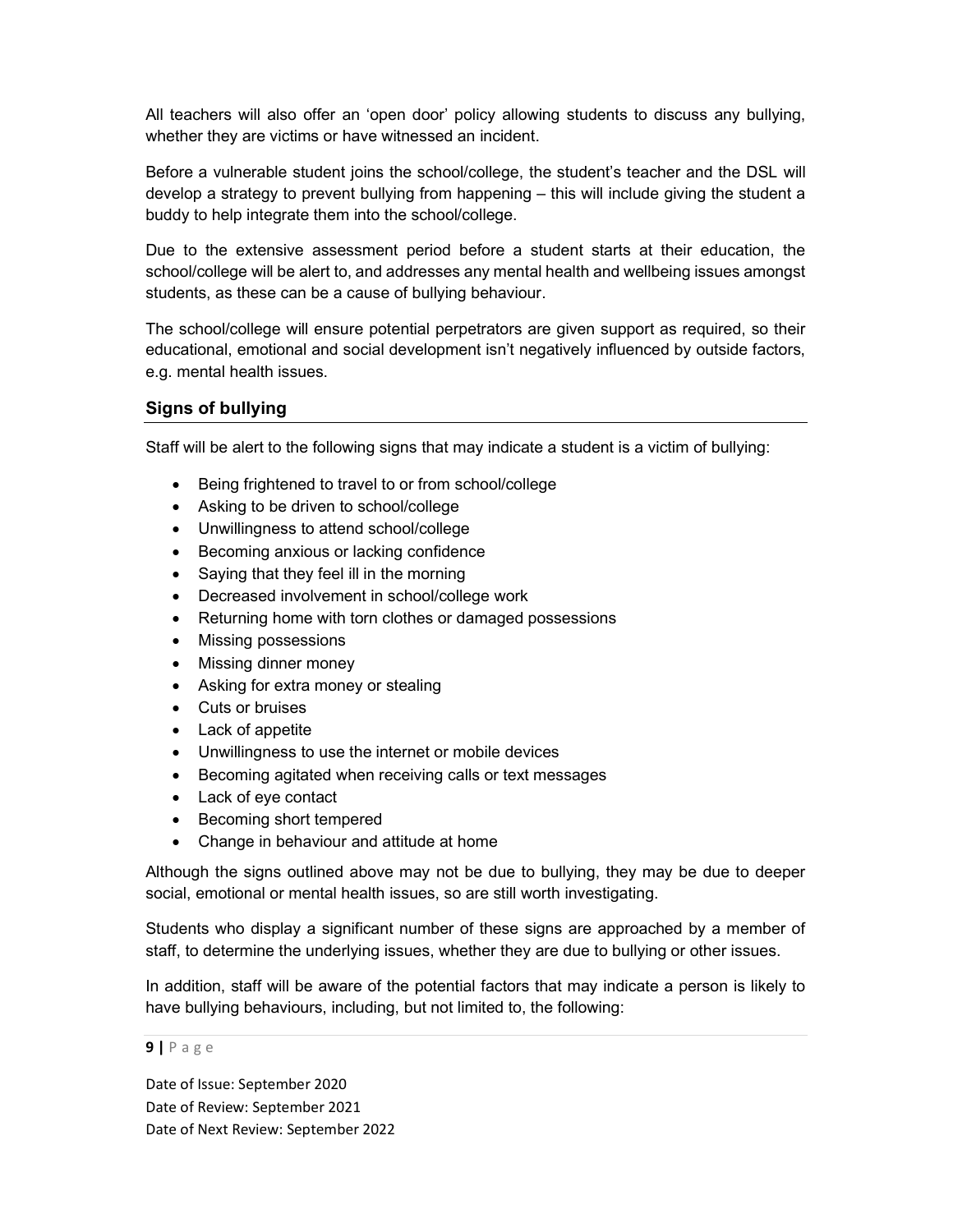- They have experienced mental health problems, which have led to the student becoming aggravated
- They have been the victim of domestic abuse
- They are stressed due to home life situations
- If staff become aware of any factors that could lead to bullying behaviours, they will notify the student's teacher, who will investigate the matter and monitor the situation.

# Staff principles

The school/college will ensure that prevention is a prominent aspect of its anti-bullying vision.

Staff will treat reports of bullying seriously and they will not ignore signs of suspected bullying.

Unpleasantness from one student towards another is always challenged and never ignored.

Staff act immediately when they become aware of a bullying incident; this applies to all staff, not solely teaching staff.

Staff always respect students' privacy, and information about specific instances of bullying are not discussed with others, unless it is in a setting that the victim has given consent to, or there is a safeguarding concern.

If a member of staff believes a student is in danger, e.g. of being hurt, they will inform the head of school immediately.

Follow-up support is given to both the victim and bully in the months following any incidents, to ensure all bullying has stopped.

# Preventing peer-on-peer sexual abuse

The school/college has a zero-tolerance approach to all forms of peer-on-peer sexual abuse, including sexual harassment and sexual violence.

Sexual harassment refers to unwanted conduct of a sexual nature that occurs online or offline.

Sexual harassment violates a student's dignity and makes them feel intimidated, degraded or humiliated, and can create a hostile, sexualised or offensive environment. If left unchallenged, sexual harassment can create an atmosphere that normalises inappropriate behaviour and may lead to sexual violence.

Sexual violence refers to the three following offences:

• Rape: A person (A) commits an offence of rape if he intentionally penetrates the vagina, anus or mouth of another person (B) with his penis, B does not consent to the penetration and A does not reasonably believe that B consents.

#### 10 | P a g e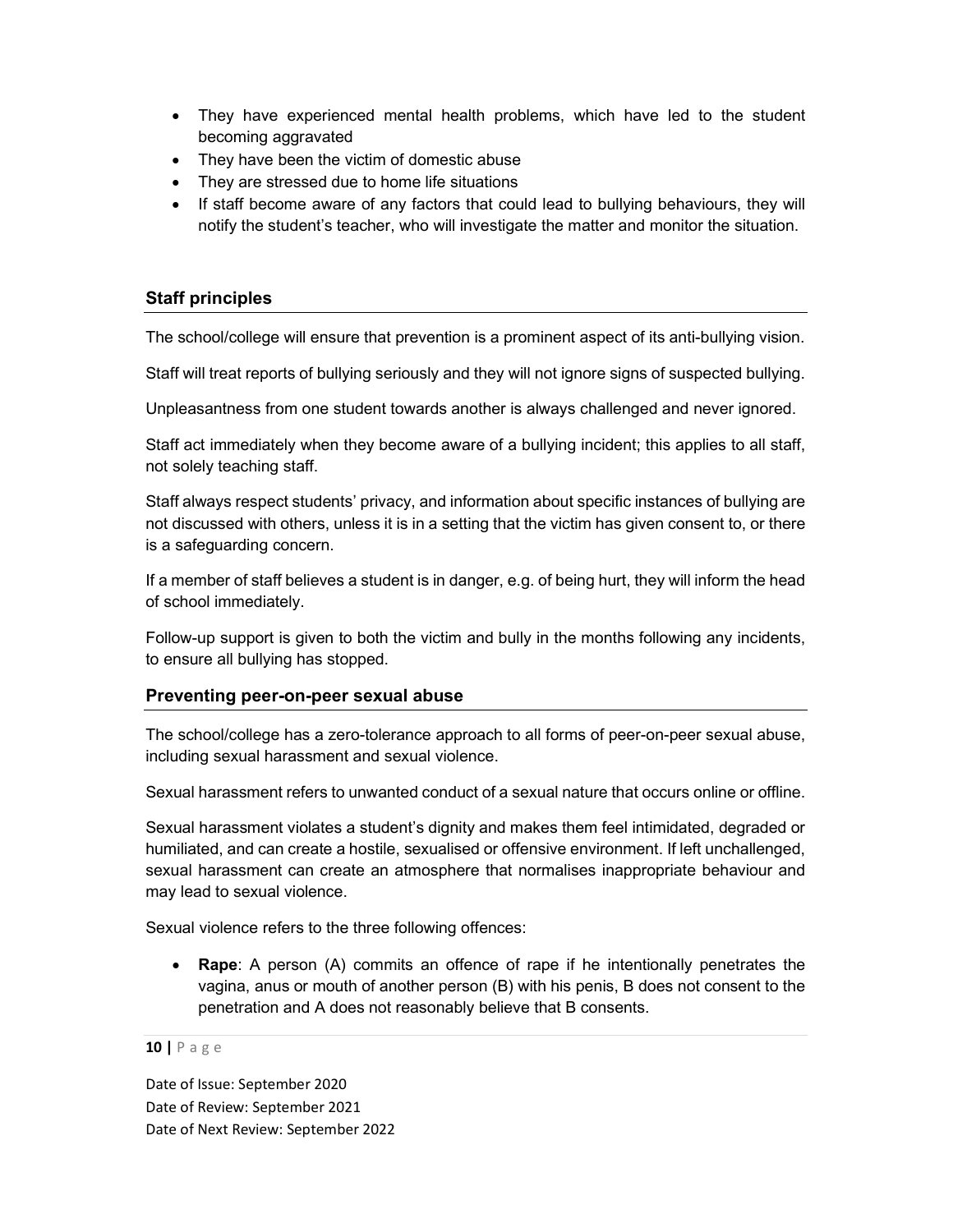- Assault by Penetration: A person (A) commits an offence if s/he intentionally penetrates the vagina or anus of another person (B) with a part of her/his body or anything else, the penetration is sexual, B does not consent to the penetration and A does not reasonably believe that B consents.
- Sexual Assault: A person (A) commits an offence of sexual assault if s/he intentionally touches another person (B), the touching is sexual, B does not consent to the touching and A does not reasonably believe that B consents.

The school/college's Child Protection and Safeguarding Policy outlines our stance on addressing peer-on-peer sexual abuse, and the procedures in place will be adhered to if any instances of sexual harassment or sexual violence be uncovered.

To prevent peer-on-peer abuse and address the wider societal factors that can influence behaviour, the school/college will educate students about abuse, its forms and the importance of discussing any concerns and respecting others through the curriculum, assemblies and PSHE lessons.

The school/college will also ensure that students are taught about safeguarding, including online safety, as part of a broad and balanced curriculum in PSHE lessons, RSE and group sessions. Such content will be age and stage of development specific, and tackle issues such as the following:

- Healthy relationships
- Respectful behaviour
- Gender roles, stereotyping and equality
- Body confidence and self-esteem
- Prejudiced behaviour
- That sexual violence and sexual harassment is always wrong
- Addressing cultures of sexual harassment

All staff will be aware that students of any age and sex are capable of abusing their peers and will never tolerate abuse as "banter" or "part of growing up".

All staff will be aware that peer-on-peer abuse can be manifested in many ways, including sexting and gender issues, such as girls being sexually touched or assaulted, and boys being subjected to hazing/initiation type of violence which aims to cause physical, emotional or psychological harm.

Where a student is found to have been involved in harmful sexual behaviour, the school/college will help the student to move forward from the incident reporting by supporting them in adopting more positive behaviour patterns and attitudes.

All staff are aware of the heightened vulnerability of the students with SEND, who are three times more likely to be abused than their peers.

#### 11 | P a g e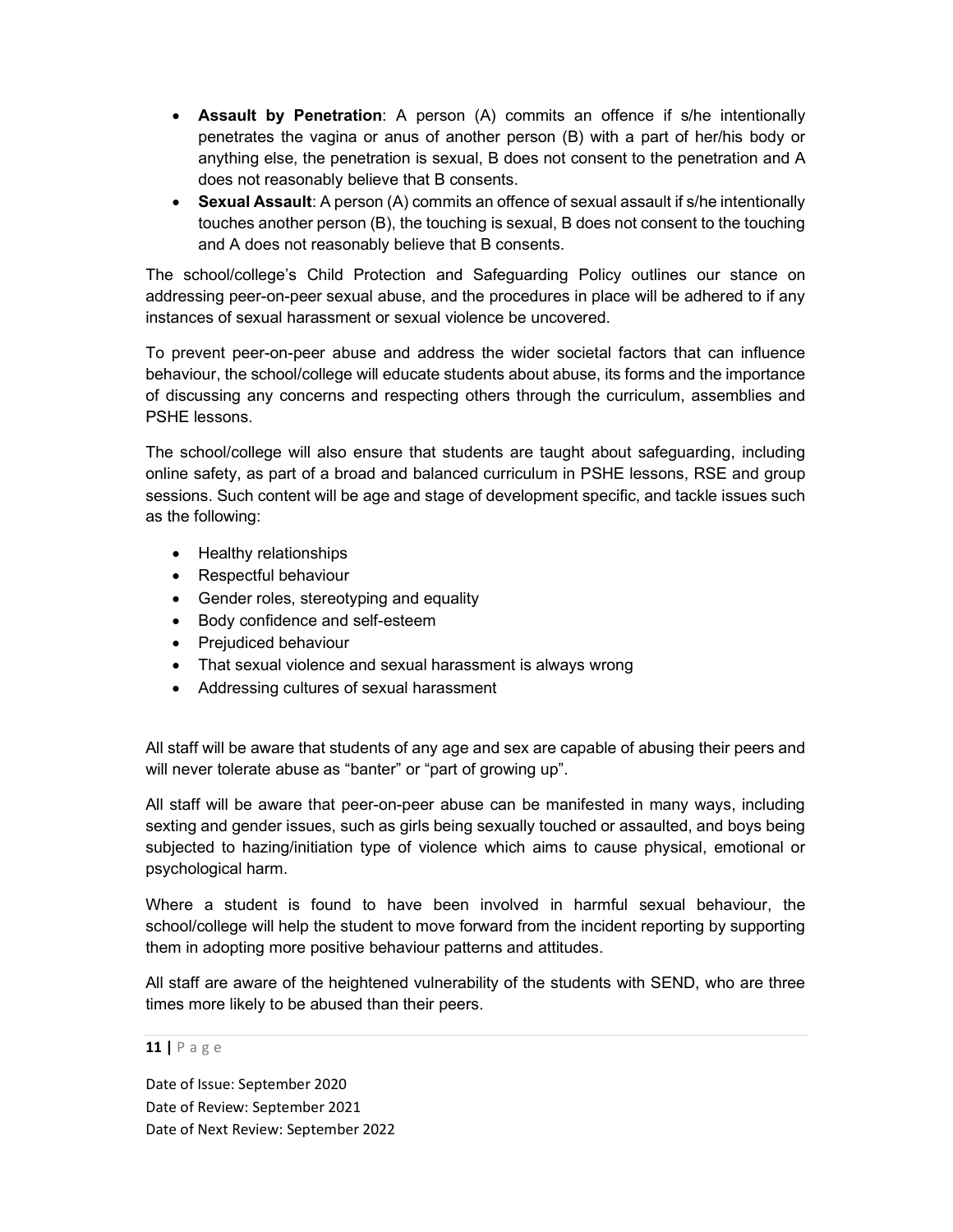Staff will not assume that possible indicators of abuse relate to the student's SEND and will always explore indicators further.

LGBT student can be targeted by their peers. In some cases, student who are perceived to be LGBT, whether they are or not, can be just as vulnerable to abuse as LGBT student.

The school/college's response to boy-on-boy and girl-on-girl sexual violence and sexual harassment will be equally as robust as it is for incidents between student of the opposite sex.

Students will be made aware of how to raise concerns or make a report and how any reports will be handled – this includes the process for reporting concerns about friends or peers.

If a student has been harmed, is in immediate danger or is at risk of harm, a referral will be made to student's social care services (CSCS).

### Managing disclosures

Victims will always be taken seriously, reassured, supported and kept safe.

Victims will never be made to feel like they are causing a problem or made to feel ashamed.

If a friend of a victim makes a report or a member of staff overhears a conversation, staff will act – they will never assume that someone else will deal with it. The basic principles remain the same as when a victim reports an incident; however, staff will consider why the victim has not chosen to make a report themselves and the discussion will be handled sensitively and with the help of CSCS where necessary. If staff are in any doubt, they will speak to the DSL.

The DSL will be informed of any allegations of abuse against students with SEND. They will record the incident in writing and, working with the SENCO, decide what course of action is necessary, with the best interests of the student in mind at all times.

### **Confidentiality**

The school/college will only engage with staff and agencies required to support the victim and/or be involved in any investigation.

If a victim asks the school/college not to tell anyone about the disclosure, the school/college will not make this promise.

Even without the victim's consent, the information may still be lawfully shared if it is in the public interest and protects students from harm.

The DSL will consider the following when making confidentiality decisions:

- Parents will be informed unless it will place the victim at greater risk.
- If a student is at risk of harm, is in immediate danger or has been harmed, a referral will be made to CSCS.

#### 12 | P a g e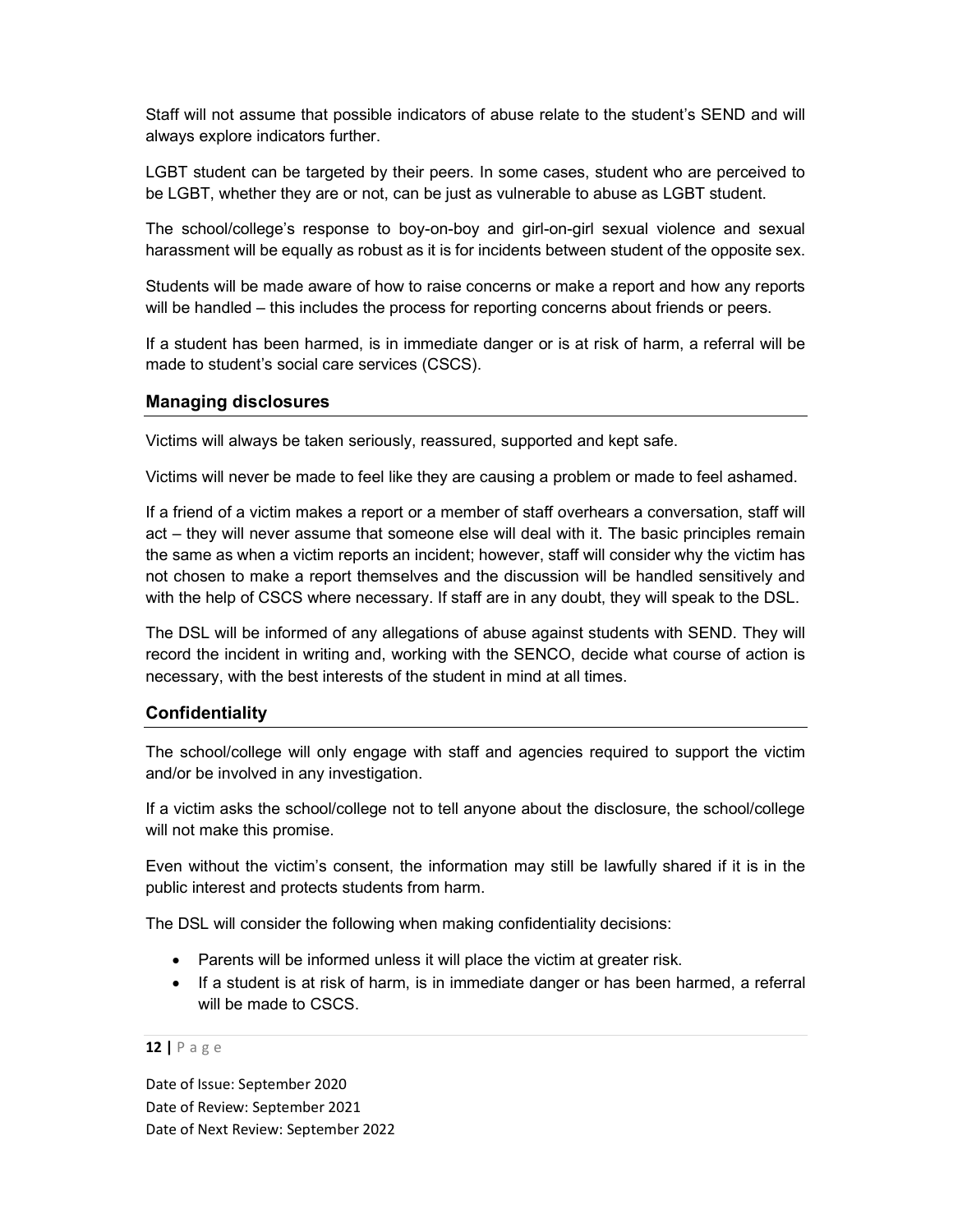• Rape, assault by penetration and sexual assaults are crimes – reports containing any such crimes will be passed to the police.

More information regarding the school/college's stance on preventing peer-on-peer sexual abuse is available in our Student Protection and Safeguarding Policy.

# Cyber bullying

The school/college has a Cyber Bullying Policy in place, which outlines the school/college's zero-tolerance approach to cyber bullying.

The school/college views cyber bullying in the same light as any other form of bullying and will follow the sanctions set out in this policy if they become aware of any incidents.

The school/college will support students who have been victims of cyber bullying by holding formal and informal discussions with the student about their feelings and whether the bullying has stopped, in accordance with this policy.

In accordance with the Education Act 2011, the school/college has the right to examine and delete files from students' personal devices, e.g. mobiles phones, where there is good reason to do so. This power applies to all school/colleges and there is no need to have parental consent to search through a young person's mobile phone.

If an electronic device is seized by a member of staff, and there is reasonable ground to suspect that it contains evidence in relation to an offence, the device must be given to the police as soon as it is reasonably practicable.

If a staff member finds material that they do not suspect contains evidence in relation to an offence, the head of school will decide whether it is appropriate to delete or retain the material as evidence of a breach of the relevant policies.

### **Procedures**

Minor incidents are reported to the victim's teacher, who investigates the incident, sets appropriate sanctions for the perpetrator and informs the head of school of the incident and outcome.

When investigating a bullying incident, the following procedures are adopted:

- The victim, alleged bully and witnesses are all interviewed separately
- Members of staff ensure that there is no possibility of contact between the students being interviewed, including electronic communication
- If a student is injured, members of staff take the student immediately to the school/college nurse for a medical opinion on the extent of their injuries
- A room is used that allows for privacy during interviews
- A witness is used for serious incidents

#### 13 | P a g e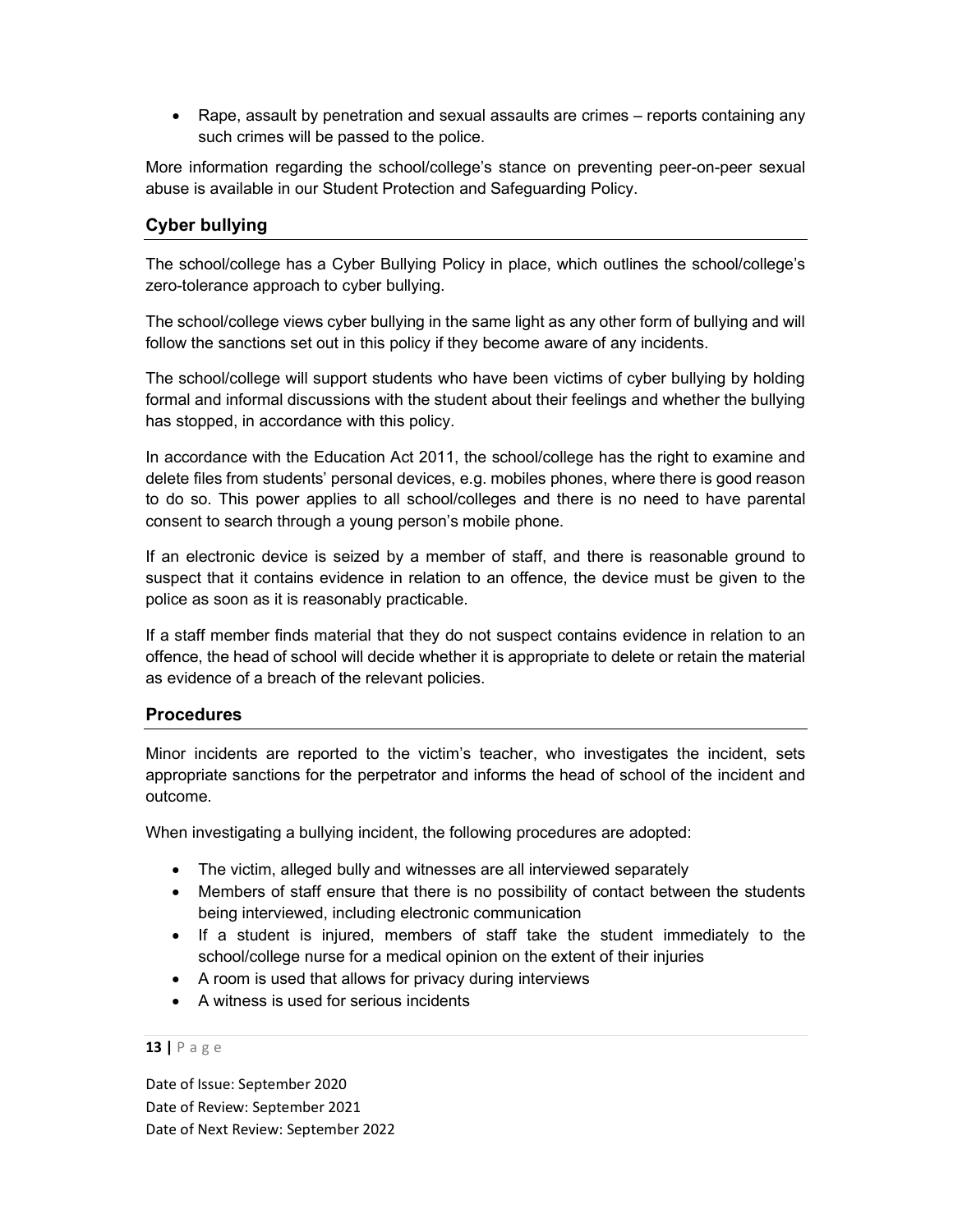- If appropriate, the alleged bully, the victim and witnesses, are asked to write down details of the incident; this may need prompting with questions from the member of staff to obtain the full picture
- Premature assumptions are not made, as it is important not to be judgemental at this stage
- Members of staff listen carefully to all accounts, being non-confrontational and not attaching blame until the investigation is complete
- All concerned students are informed that they must not discuss the interview with other students

Due to the potential for sexist, transphobic, sexual, etc bullying to be characterised by inappropriate sexual behaviour, staff members involved in dealing with the incident are required to consider whether there is a need for safeguarding processes to be implemented.

# **Sanctions**

If the head of school is satisfied that bullying did take place, the student will be helped to understand the consequences of their actions and warned that there must be no further incidents.

If possible, the head of school will attempt reconciliation and will obtain a genuine apology from the bully. This will either be in writing to the victim (and/or witnesses if appropriate), or face-to-face, but only with the victim's full consent. Discretion is used here; victims will never feel pressured into a face-to-face meeting with the bully.

The perpetrator is made to realise, by speaking once per week with their teacher, that some students do not appreciate the distress they are causing, and that they should change their behaviour.

Parents are informed of bullying incidents and what action is being taken.

The teacher informally monitors the students involved over the next half-term.

### Support

For a month after the initial complaint of bullying, the teacher holds an informal discussion, on a weekly basis, to check whether the bullying has stopped.

The head of school holds a formal meeting, on a monthly basis, to check whether the bullying has stopped – these formal meetings will continue to take place once a month until the head of year and victim are confident the bullying has stopped.

If necessary, group dynamics are broken up by members of staff by assigning places in classes.

#### 14 | P a g e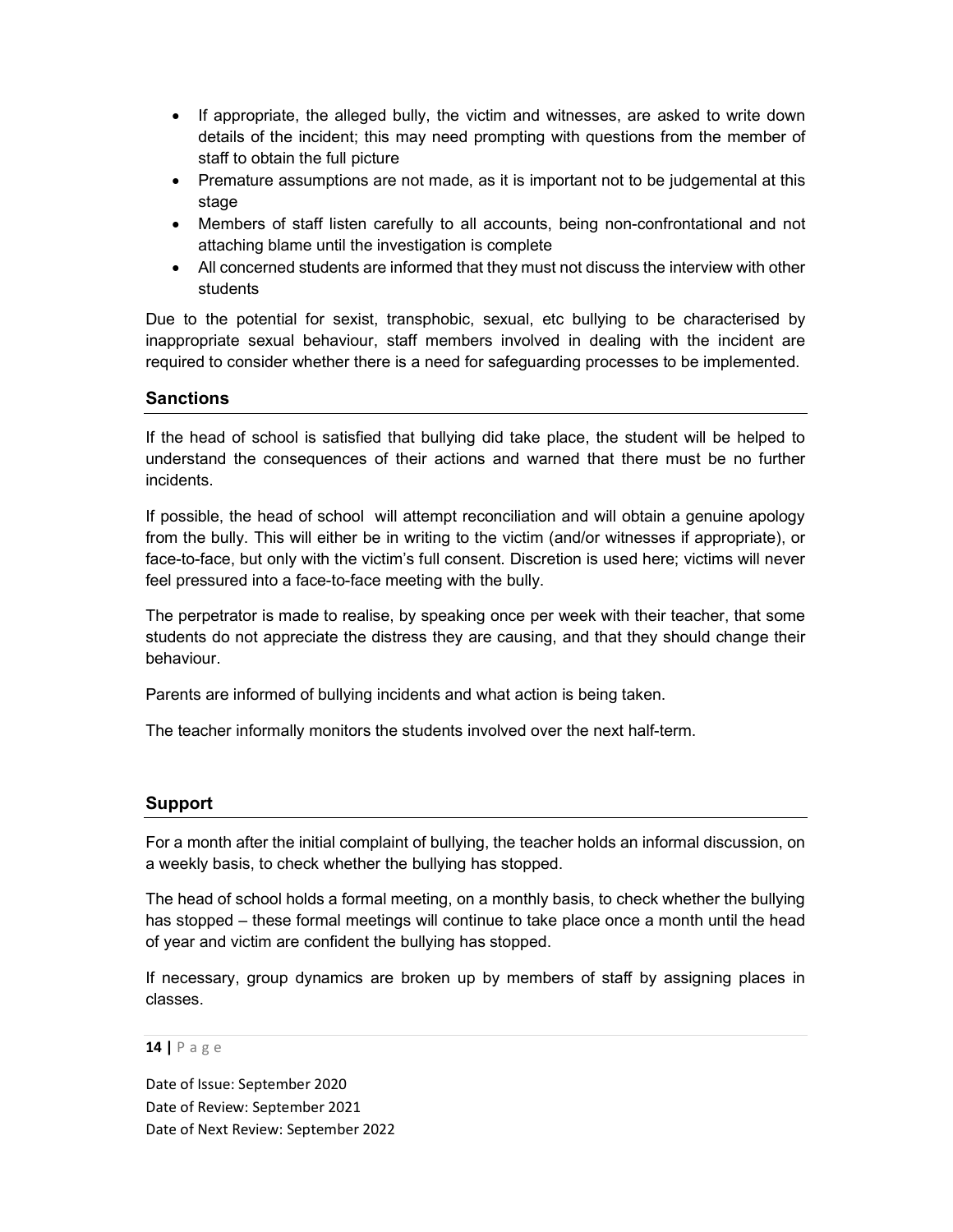The victim is encouraged to tell a trusted adult in school/college if bullying is repeated.

The victim is encouraged to broaden their friendship groups.

The school/college, particularly the teacher, will work with the victim to build resilience, e.g. by offering emotional therapy.

The school/college realises that bullying may be an indication of underlying mental health issues. Perpetrators will be required to attend a mandatory counselling session, to assist with any underlaying mental health or emotional wellbeing issues.

The school/college will work with the perpetrator regarding any underlaying mental health or emotional wellbeing problems.

### Follow-up support

The progress of both the bully and the victim are monitored by their teachers.

One-on-one sessions to discuss how the victim and bully are progressing may be appropriate.

If appropriate, follow-up correspondence is arranged with parents one month after the incident.

Students who have been bullied are supported in the following ways:

- Being listened to
- Having an immediate opportunity to meet with their teacher or a member of staff of their choice
- Being reassured
- Being offered continued support
- Being offered counselling, where appropriate

Students who have bullied others are supported in the following ways:

- Receiving a consequence for their actions
- Being able to discuss what happened
- Being helped to reflect on why they became involved
- Being helped to understand what they did wrong and why they need to change their behaviour
- Appropriate assistance from parents

Students who have been bullied will be assessed on a case-by-case basis and the DSL will, if necessary, refer the victim of bullying to CAMHS.

# Bullying outside of school/college

The head of school has a specific statutory power to discipline students for poor behaviour outside of the school/college premises. Section 89(5) of the Education and Inspections Act 2006 gives the head of school the power to regulate students' conduct when they are not on

15 | P a g e